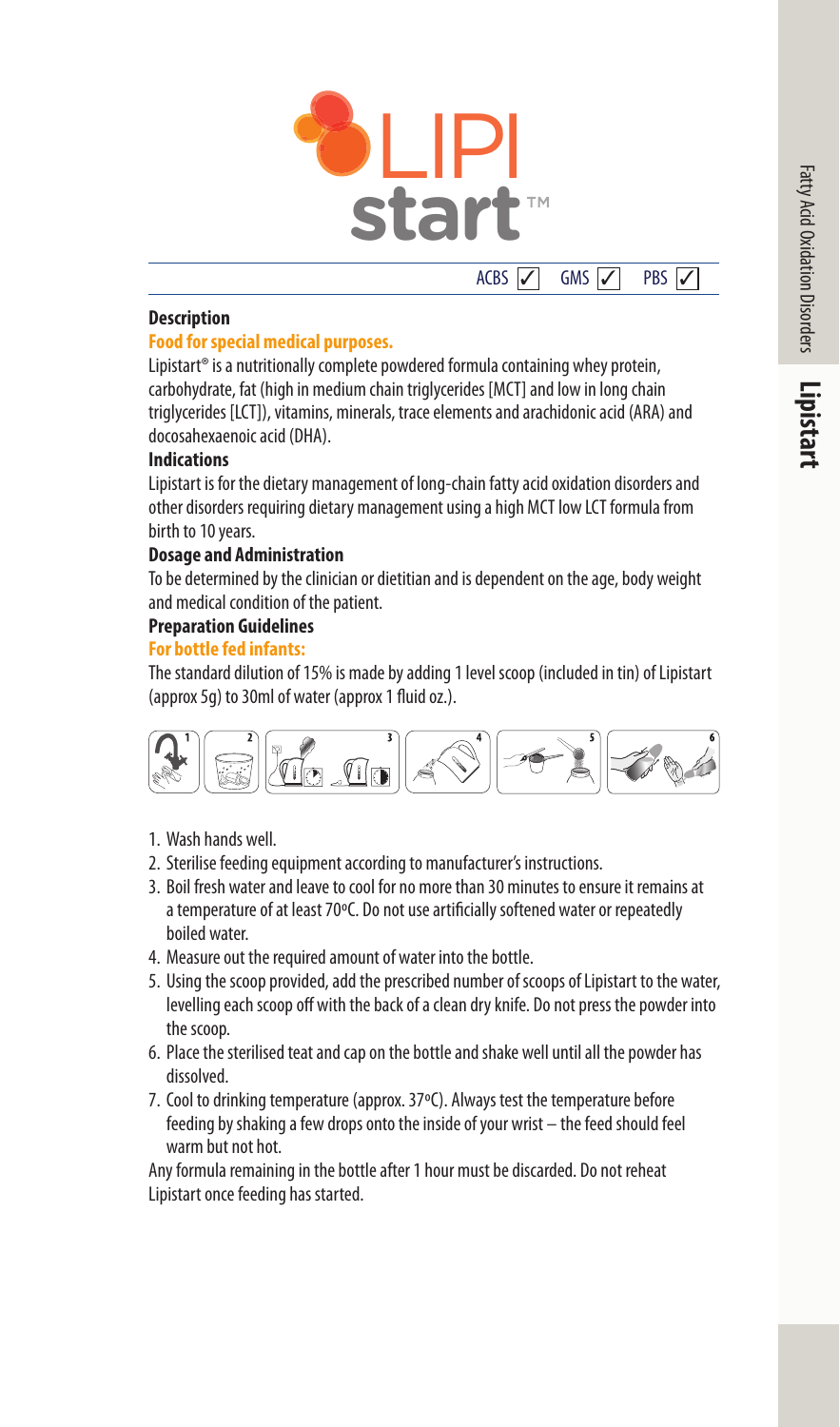### **Other dilutions, tube-feeding and feeding older children:**

To be determined by the clinician or dietitian. Lipistart is typically mixed with water as per clinicians/dietitians instructions. Any feed prepared in advance must be refrigerated and used within 24 hours.

**Important feeding information**

**Do not heat Lipistart in a microwave as uneven heating may occur and could cause scalding.**

**Do not boil Lipistart.** 

**Some foam may appear on mixing which will settle during cooling.**

**Infants must be supervised at all times when feeding.**

**Regular teeth cleaning is recommended.** 

### **IMPORTANT NOTICE**

Lipistart must be used under medical supervision.

Lipistart is suitable from birth to 10 years of age.

Suitable as a sole source of nutrition from birth to 1 year of age. Can be used as a supplementary feed from 1 to 10 years of age.

Not suitable for people with medium chain acyl-CoA dehydrogenase deficiency (MCADD).

Monitoring of essential fatty acid status and supplementation when required, is

For enteral use only.

### **Nutritional Information**

|                         |                | per<br>100q | per<br>100ml<br>15%<br>dilution |               |                              |                | per<br>100q | per<br>100ml<br>15%<br>dilution |  |  |
|-------------------------|----------------|-------------|---------------------------------|---------------|------------------------------|----------------|-------------|---------------------------------|--|--|
| Energy                  | k              | 1967        | 295                             | Protein       |                              | g              | 12          | 1.8                             |  |  |
|                         | kcal           | 469         | 70                              | Salt          |                              | $\overline{g}$ | 0.53        | 0.08                            |  |  |
| Fat                     | q              | 71          | 3.2                             |               | <b>Vitamins and minerals</b> |                |             |                                 |  |  |
| of which                |                |             |                                 |               | Vitamin A (RE)               | μg             | 460         | 69                              |  |  |
| saturates               | q              | 16.4        | 2.5                             |               | Vitamin D                    | μg             | 12          | 1.8                             |  |  |
| <b>MCT</b>              | q              | 15.6        | 2.34                            |               | Vitamin F                    | mq             | 10          | 1.5                             |  |  |
| ICT                     | q              | 4.4         | 0.66                            |               | Vitamin K                    | μq             | 28          | 4.2                             |  |  |
| mono-unsaturates        | q              | 1.6         | 0.24                            |               | Vitamin C                    | mq             | 60          | 9.0                             |  |  |
| polyunsaturates         | q              | 2.1         | 0.32                            |               | Thiamin                      | mq             | 0.60        | 0.09                            |  |  |
| $\alpha$ linolenic acid | mq             | 230         | 35                              |               | Riboflavin                   | mq             | 0.80        | 0.12                            |  |  |
| DHA                     | mq             | 100         | 15                              | <b>Niacin</b> |                              | mg (mg NE)     | 4.2(7.9)    | 0.63(1.2)                       |  |  |
| linoleic acid           | mq             | 1470        | 221                             |               | Vitamin B6                   | mq             | 0.53        | 0.08                            |  |  |
| ARA                     | mq             | 100         | 15                              |               | Folic acid (Folate)          | μg             | 80 (133)    | 12 (20)                         |  |  |
| Carbohydrate            | q              | 58          | 8.7                             |               | Vitamin B12                  | μg             | 1.2         | 0.18                            |  |  |
| of which sugars         | q              | 6.0         | 0.9                             | <b>Biotin</b> |                              | μq             | 19          | 2.9                             |  |  |
| Fibre                   | $\mathfrak{g}$ | $\theta$    | $\Omega$                        |               | Pantothenic acid             | mq             | 2.9         | 0.44                            |  |  |